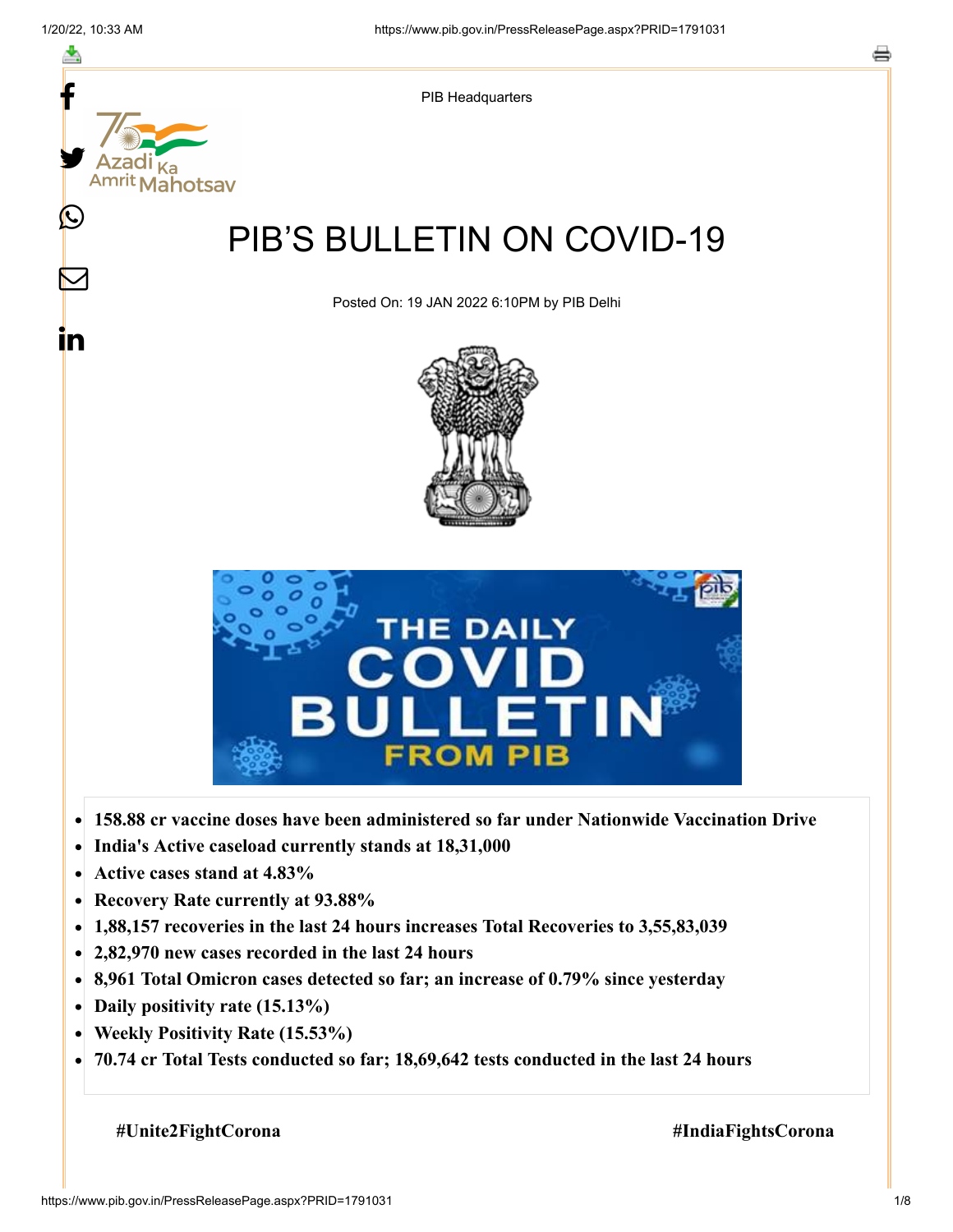f

y.

#### **PRESS INFORMATION BUREAU**

# **MINISTRY OF INFORMATION & BROADCASTING**

### **GOVERNMENT OF INDIA**

**\*\*\*\*\*** 

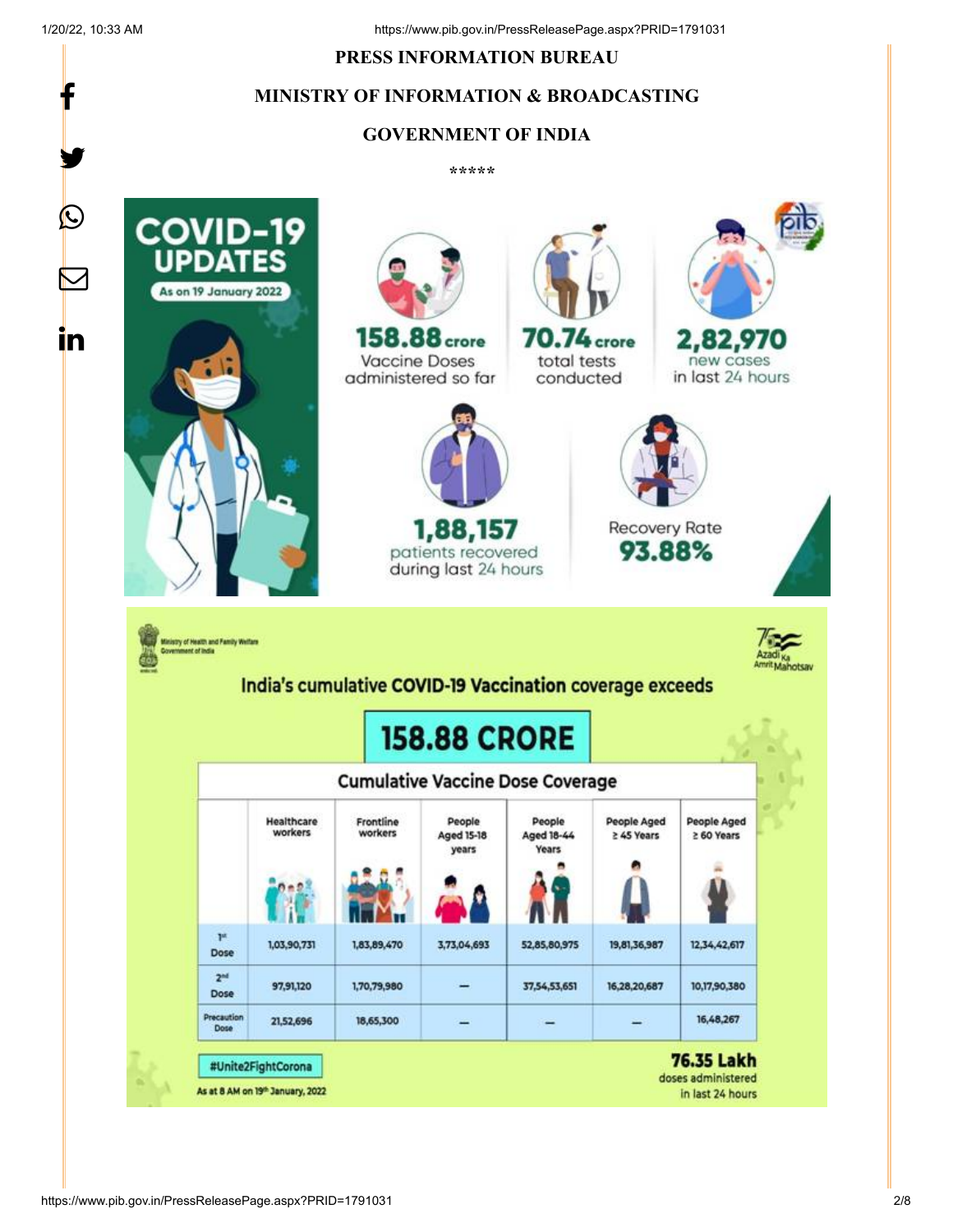f

y.

 $\bm{\mathcal{Q}}$ 

 $\bm{\nabla}$ 

in

1/20/22, 10:33 AM https://www.pib.gov.in/PressReleasePage.aspx?PRID=1791031

**India's Cumulative COVID-19 Vaccination Coverage exceeds 158.88 Cr**

**More than 76 lakh Vaccine Doses administered in the last 24 hours**

**Recovery Rate currently at 93.88%**

**2,82,970 New Cases reported in the last 24 hours**

**8,961 Total Omicron cases detected so far; an increase of 0.79% since yesterday**

**India's Active Caseload currently stands at 18,31,000**

**Weekly Positivity Rate is presently at 15.53%**

With the administration of **more than 76 lakh Doses (76,35,229)** vaccine doses in the last 24 hours, India's COVID-19 vaccination coverage has exceeded **158.88 Cr (1,58,88,47,554)** as per provisional reports till 7 am today.

This has been achieved through 1,70,80,295 sessions. The break-up of the cumulative figure as per the provisional report till 7 am today include:

| <b>Cumulative Vaccine Dose Coverage</b> |                        |              |  |  |
|-----------------------------------------|------------------------|--------------|--|--|
| <b>HCWs</b>                             | $1st$ Dose             | 1,03,90,791  |  |  |
|                                         | $2nd$ Dose             | 97,91,120    |  |  |
|                                         | <b>Precaution Dose</b> | 21,52,696    |  |  |
| <b>FLWs</b>                             | $1st$ Dose             | 1,83,89,470  |  |  |
|                                         | $2nd$ Dose             | 1,70,79,980  |  |  |
|                                         | <b>Precaution Dose</b> | 18,65,300    |  |  |
| Age Group 15-18 years                   | $1st$ Dose             | 3,73,04,693  |  |  |
| Age Group 18-44 years                   | $1st$ Dose             | 52,85,80,975 |  |  |
|                                         |                        |              |  |  |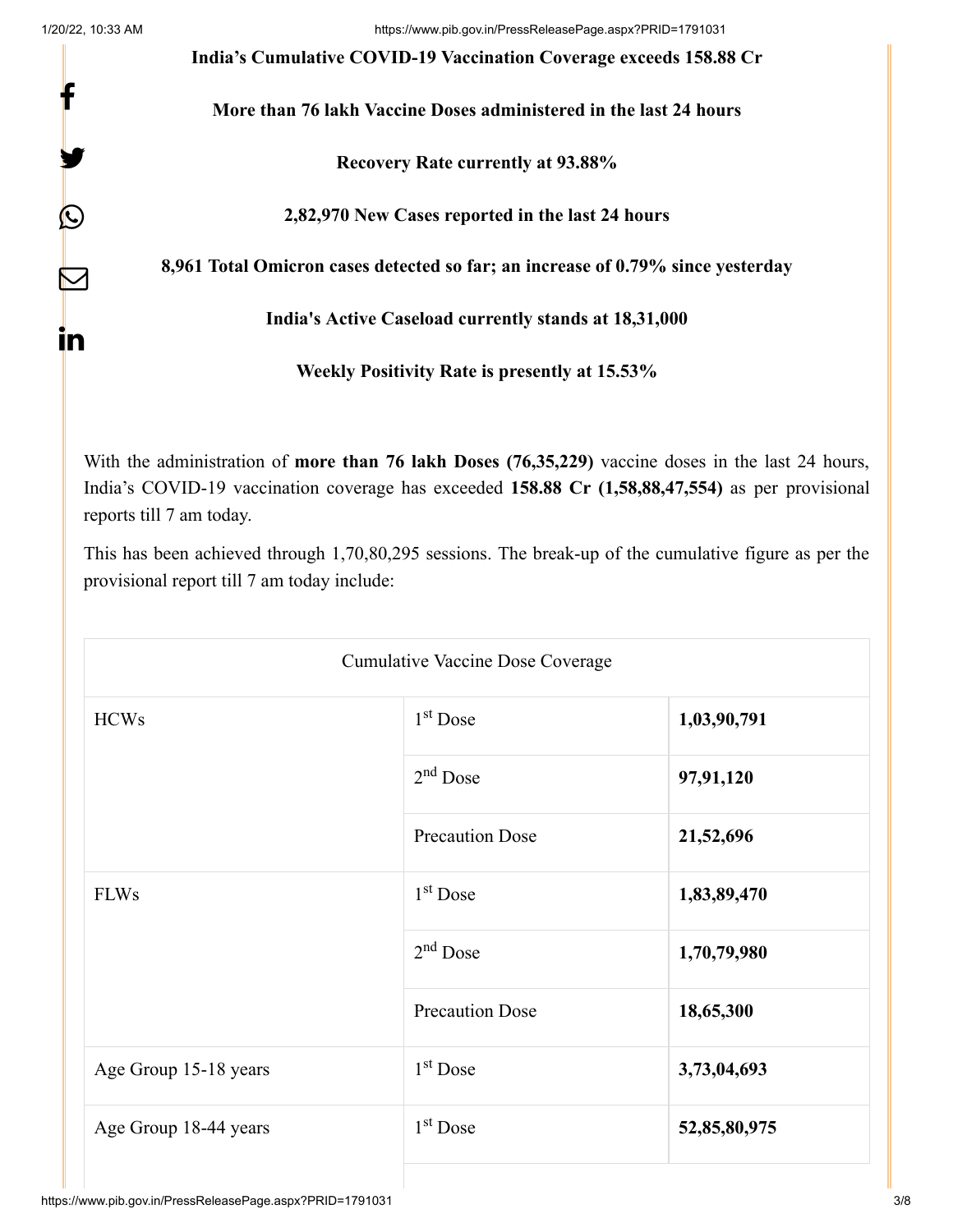| f<br>Y<br>$\bigcirc$ |                        | $2nd$ Dose             | 37, 54, 53, 651 |
|----------------------|------------------------|------------------------|-----------------|
|                      | Age Group 45-59 years  | 1 <sup>st</sup> Dose   | 19,81,36,987    |
|                      |                        | $2nd$ Dose             | 16,28,20,687    |
| in                   | Over 60 years          | 1 <sup>st</sup> Dose   | 12,34,42,617    |
|                      |                        | $2nd$ Dose             | 10,17,90,380    |
|                      |                        | <b>Precaution Dose</b> | 16,48,267       |
|                      | <b>Precaution Dose</b> |                        | 56,66,263       |
|                      | Total                  |                        | 1,58,88,47,554  |
|                      |                        |                        |                 |

**1,88,157** patients have recovered in the last 24 hours and the cumulative tally of recovered patients (since the beginning of the pandemic) is now at **3,55,83,039.**

Consequently, India's recovery rate stands at **93.88%.**



**2,82,970 new cases** were reported in the last 24 hours.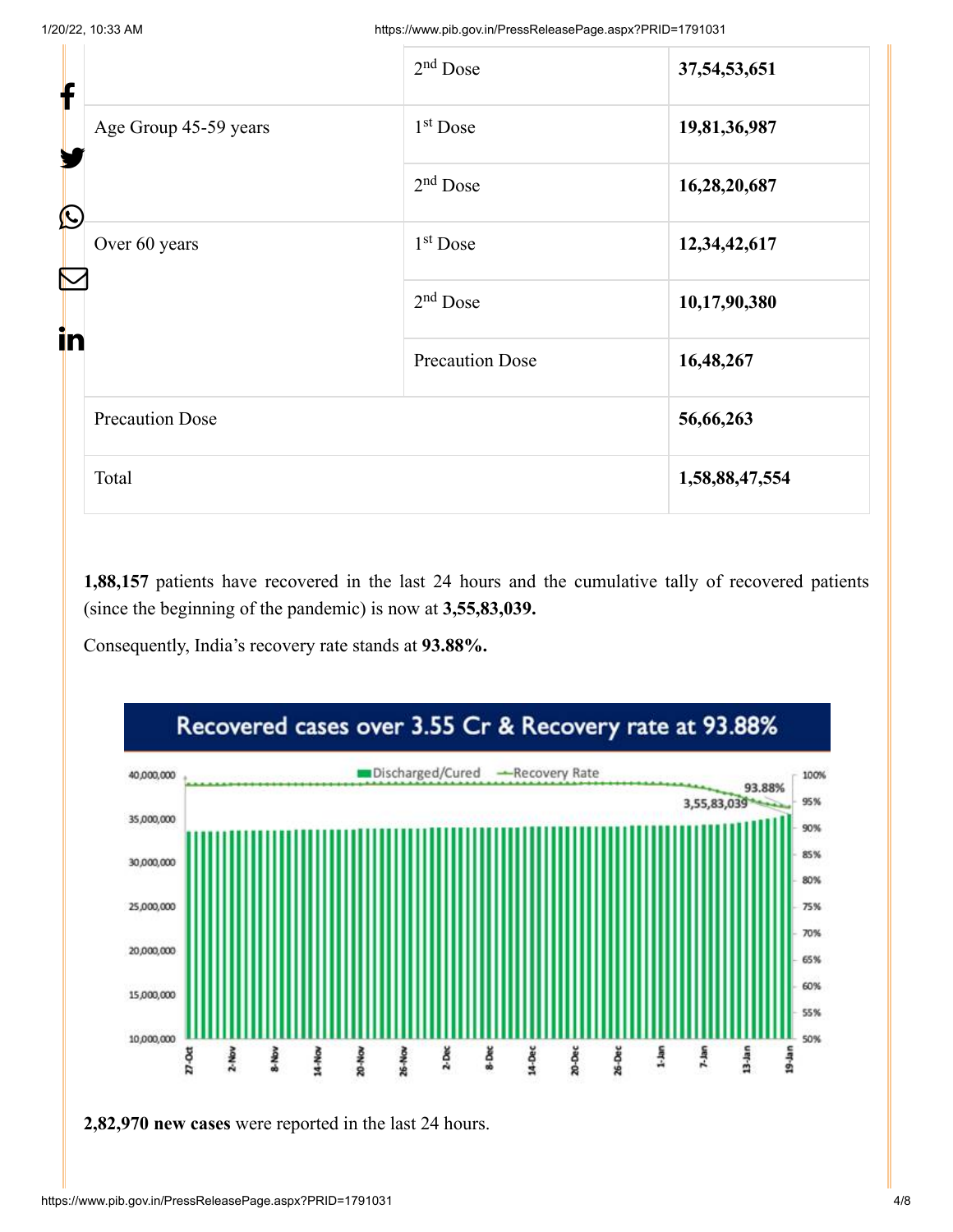1/20/22, 10:33 AM https://www.pib.gov.in/PressReleasePage.aspx?PRID=1791031



India's Active Caseload is presently at **18,31,000.** Active cases constitute **4.83%** of the country's total Positive Cases**.**



The testing capacity across the country continues to be expanded. The last 24 hours saw a total of **18,69,642** tests being conducted. India has so far conducted over **70.74 Cr (70,74,21,650**) cumulative tests.

While testing capacity has been enhanced across the country, **Weekly Positivity Rate** in the country currently **stands at 15.53%** and the **Daily Positivity rate also reported to be 15.13%.**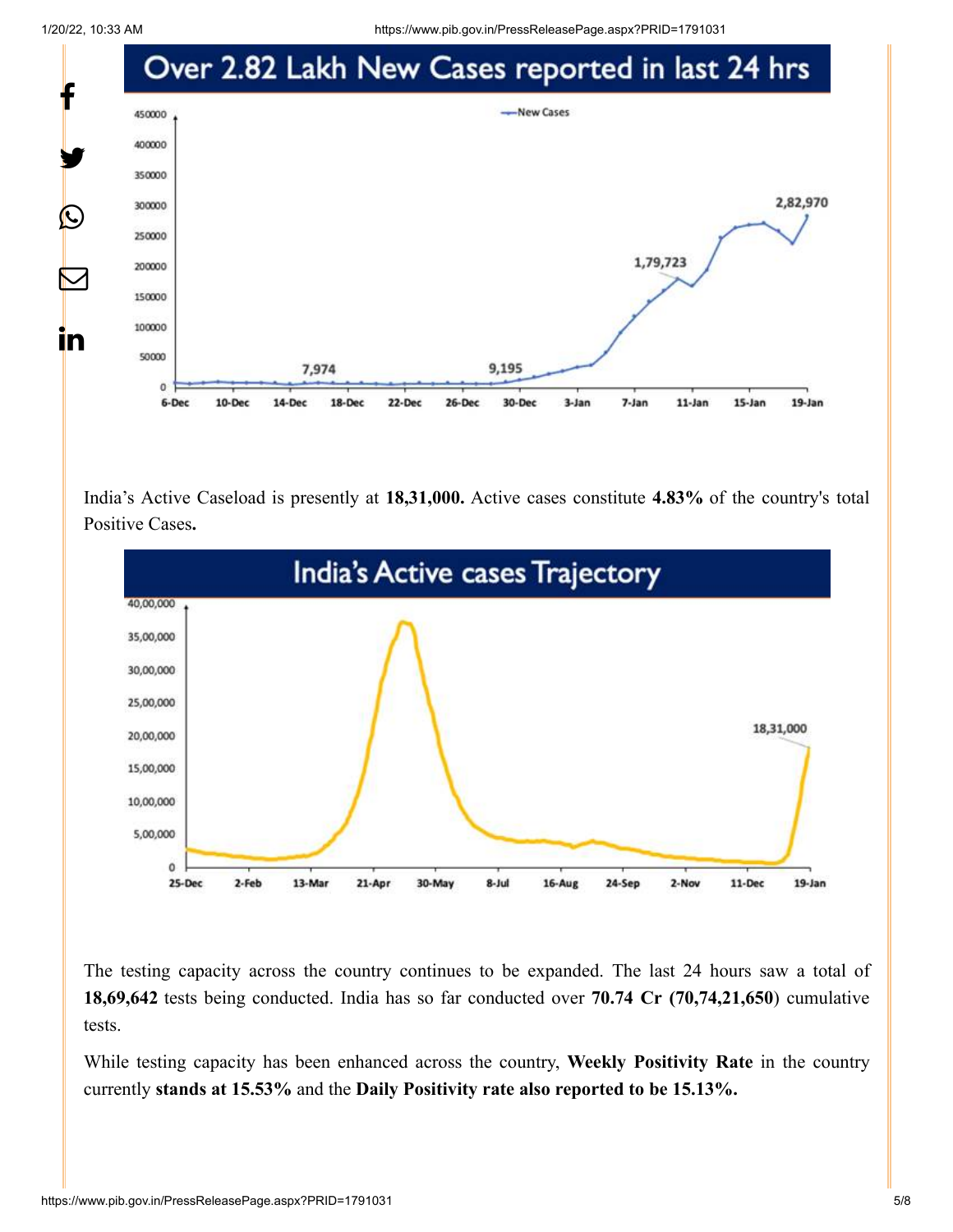

<https://pib.gov.in/PressReleseDetail.aspx?PRID=1790725>

# **Update on COVID-19 Vaccine Availability in States/UTs**

# **More than 158.46 Crore vaccine doses provided to States/UTs**

## **More than 12.84 Crore balance and unutilized vaccine doses still available with States/UTs**

The Union Government is committed to accelerating the pace and expanding the scope of COVID-19 vaccination throughout the country. The nationwide COVID 19 vaccination started on  $16<sup>th</sup>$  January 2021. The new phase of universalization of COVID-19 vaccination commenced from 21<sup>st</sup> June 2021. The vaccination drive has been ramped up through availability of more vaccines, advance visibility of vaccine availability to States and UTs for enabling better planning by them, and streamlining the vaccine supply chain.

As part of the nationwide vaccination drive, Government of India has been supporting the States and UTs by providing them COVID Vaccines free of cost. In the new phase of the universalization of the COVID19 vaccination drive, the Union Government will procure and supply (free of cost) 75% of the vaccines being produced by the vaccine manufacturers in the country to States and UTs.

| <b>VACCINE DOSES</b> | (As on $19th$ January, 2022) |
|----------------------|------------------------------|
| <b>SUPPLIED</b>      | 1,58,46,26,485               |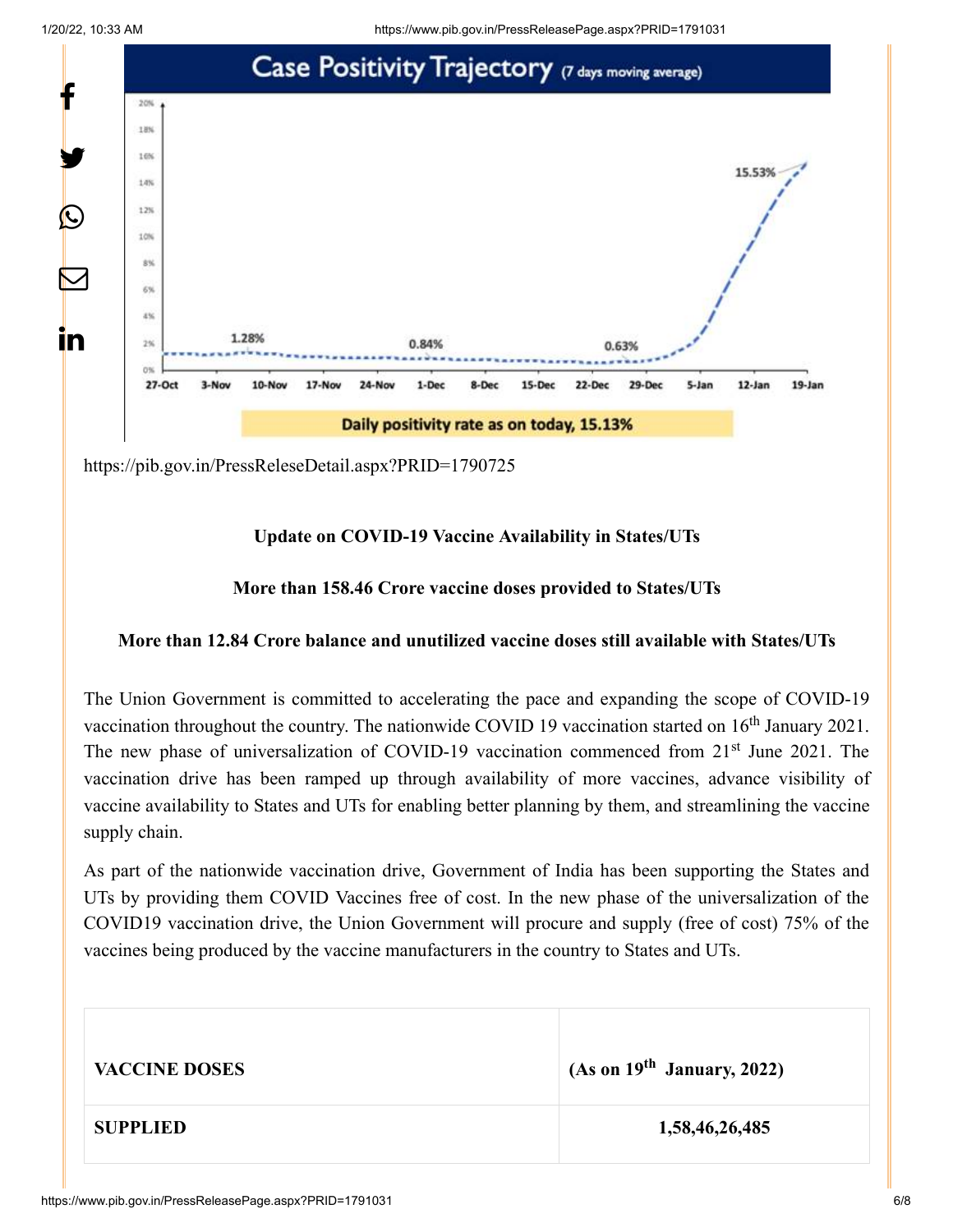f

In

**BALANCE AVAILABLE** 12,84,31,646

More than **158.46 crore (1,58,46,26,485)** vaccine doses have been provided to States/UTs so far through Govt. of India (free of cost channel) and through direct state procurement category. y.

More than **12.84 Cr (12,84,31,646)** balance and unutilized COVID Vaccine doses are still available with  $\sum$ he States/UTs to be administered.

<https://pib.gov.in/PressReleseDetail.aspx?PRID=1790725>

## **Tweet Links:**

Big day for India's fight against COVID-19!

Over 50% of our youngesters between 15-18 age group have received their 1st dose of [#COVID19](https://twitter.com/hashtag/COVID19?src=hash&ref_src=twsrc%5Etfw) vaccine.

Well done, my Young Friends!

Your enthusiasm for vaccination is inspiring people all over India IN [#SabkoVaccineMuftVaccine](https://twitter.com/hashtag/SabkoVaccineMuftVaccine?src=hash&ref_src=twsrc%5Etfw) [pic.twitter.com/BVFsIzJPYm](https://t.co/BVFsIzJPYm)

— Dr Mansukh Mandaviya (@mansukhmandviya) [January 18, 2022](https://twitter.com/mansukhmandviya/status/1483446474084347910?ref_src=twsrc%5Etfw)

[#IndiaFightsCorona](https://twitter.com/hashtag/IndiaFightsCorona?src=hash&ref_src=twsrc%5Etfw):

[#COVID19](https://twitter.com/hashtag/COVID19?src=hash&ref_src=twsrc%5Etfw) Active Cases in India (As on 19th January, 2022): 18,31,000

✅Keep following [#COVIDAppropriateBehaviour](https://twitter.com/hashtag/COVIDAppropriateBehaviour?src=hash&ref_src=twsrc%5Etfw)

➡️Always wear a mask

➡️Wash/sanitize hands regularly

➡️Maintain distancing

➡️Get yourself fully vaccinated[#We4Vaccine](https://twitter.com/hashtag/We4Vaccine?src=hash&ref_src=twsrc%5Etfw)[#Unite2FightCorona](https://twitter.com/hashtag/Unite2FightCorona?src=hash&ref_src=twsrc%5Etfw) [pic.twitter.com/DfAtpnujDz](https://t.co/DfAtpnujDz)

— #IndiaFightsCorona (@COVIDNewsByMIB) [January 19, 2022](https://twitter.com/COVIDNewsByMIB/status/1483707834370240512?ref_src=twsrc%5Etfw)